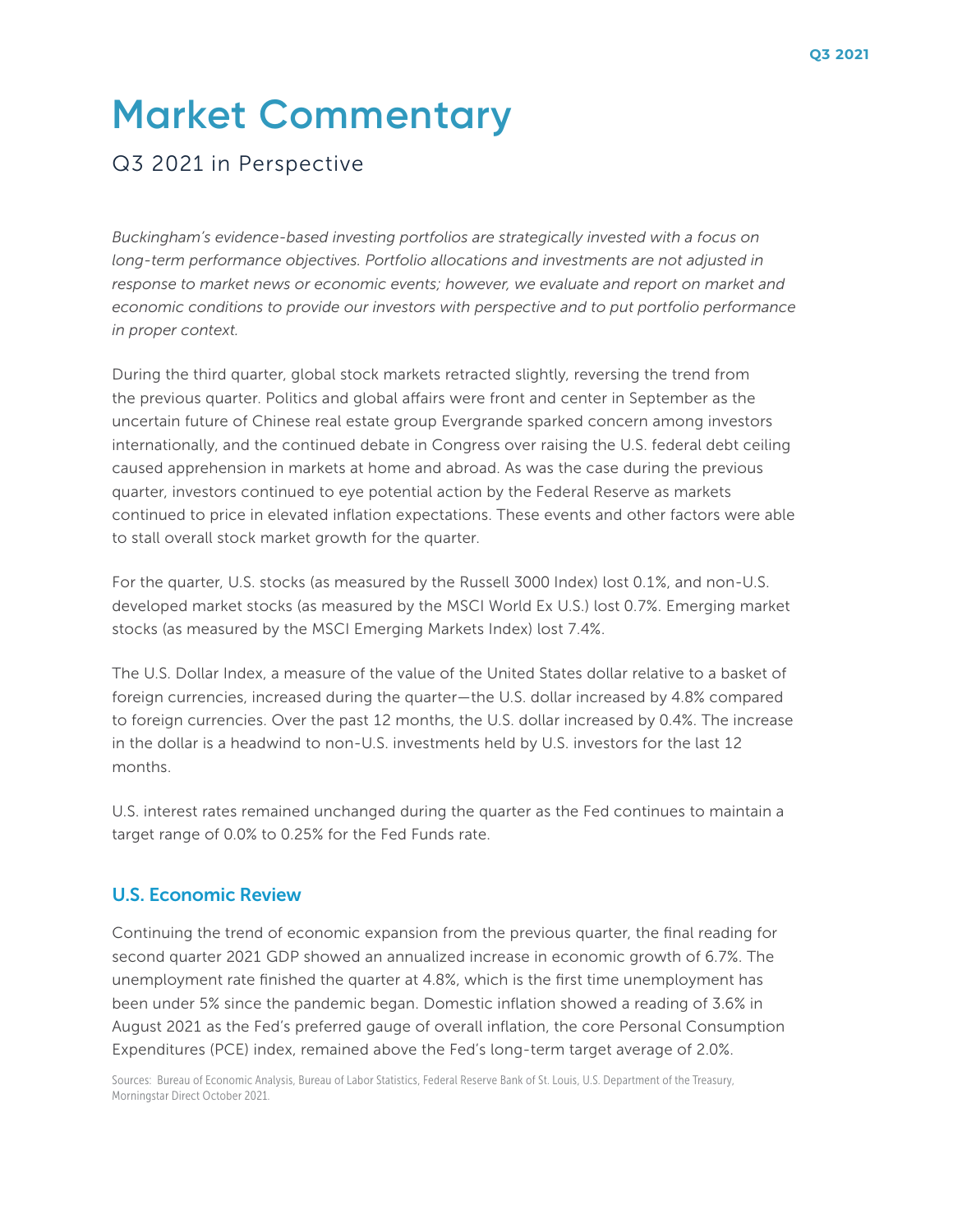#### Financial Markets Review

Domestically, large-cap stocks and REIT stocks posted positive performance for the quarter while only small-cap stocks were positive internationally. Value stocks receded globally. International stock returns were also impacted during the quarter by the strengthening U.S. dollar. During the quarter, U.S REITs were the best performing and emerging market value stocks were the worst performing. U.S. and global bonds were each up slightly during the quarter.



Source: Morningstar Direct July 2021. Market segment (Index representation) as follows: U.S. Large-Cap Stocks (Russell 1000 Index), U.S. Value Stocks (Russell 1000 Value Index), U.S. Small-Cap Stocks (Russell 2000 Index), U.S. REIT Stocks (Dow Jones U.S. Select REIT Index), International Value Stocks (MSCI World Ex USA Value Index (net div.)), International Small-Cap Stocks (MSCI World Ex USA Small Index (net div.)), Emerging Markets Value Stocks (MSCI Emerging Markets Value Index (net div.)), U.S. Short-Term Bonds (ICE BofA 1-3Y US Corp&Govt TR), Global Bonds (FTSE WGBI 1-5 Yr Hdg USD).

In the U.S., large-cap stocks outperformed smallcap stocks in all style categories. Growth stocks outperformed value stocks in all size categories except small-cap stocks. Among the nine style boxes, large-cap growth stocks performed the best and small-cap growth stocks experienced the largest decline during the quarter.

Source: Morningstar Direct October 2021. U.S. markets represented by respective Russell indexes for each category (Large: Russell 1000, Value, and Growth, Mid: Russell Mid Cap, Value, and Growth, Small: Russell 2000, Value, and Growth).

In developed international markets, small-cap stocks outperformed large-cap stocks in all style categories for the quarter. Growth stocks outperformed value stocks in all size categories with the exception of mid-cap stocks. Among the nine style boxes, international small-cap growth stocks performed the best and international large-cap value stocks experienced the largest decline during the quarter.

Source: Morningstar Direct October 2021. International markets represented by respective MSCI World EX USA index series (Large: MSCI World EX USA Large, Value, and Growth, Mid: MSCI World Ex USA Mid, Value, and Growth, Small: MSCI World Ex USA Small, Value, and Growth).

A diversified index mix of 60% stocks and 40% bonds would have lost 0.5% during the third quarter.

|       | <b>U.S. Stocks</b><br>Q3 2021 |         |         |
|-------|-------------------------------|---------|---------|
|       | Value                         | Core    | Growth  |
| Large | $-0.8%$                       | 0.2%    | 1.2%    |
| Mid   | $-1.0%$                       | $-0.9%$ | $-0.8%$ |
| Small | $-3.0%$                       | -4.4%   | $-5.7%$ |

### **International Stocks Q3 2021**

|       | Value   | Core    | Growth  |
|-------|---------|---------|---------|
| _arge | $-1.2%$ | $-0.6%$ | 0.0%    |
| Mid   | $-0.7%$ | $-0.9%$ | $-1.0%$ |
| Small | 0.1%    | 0.7%    | 1.3%    |